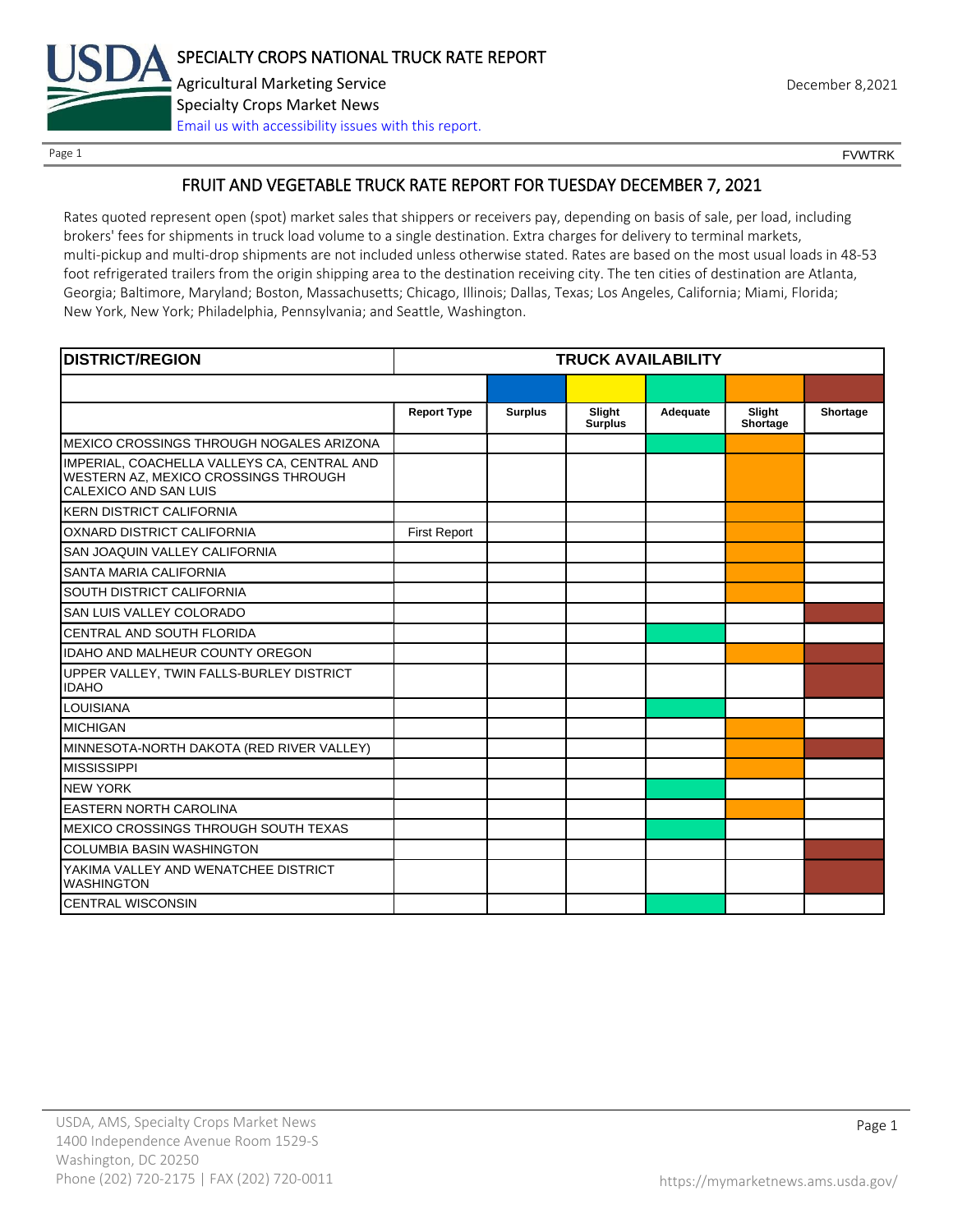

Page 2 FOUNTRK CONTROL CONTROL CONTROL CONTROL CONTROL CONTROL CONTROL CONTROL CONTROL CONTROL CONTROL CONTROL CONTROL CONTROL CONTROL CONTROL CONTROL CONTROL CONTROL CONTROL CONTROL CONTROL CONTROL CONTROL CONTROL CONTROL

## PRICES FOR TUESDAY DECEMBER 7, 2021

In areas where rates are based on package rates, per-load rates were derived by multiplying the package rate by the number of packages in the most usual load in a 48-53 foot trailer.

## PERCENTAGE OF CHANGE FROM TUESDAY NOVEMBER 30, 2021 SHOWN IN ()

### MEXICO CROSSINGS THROUGH NOGALES ARIZONA

## --BEANS, ROUND GREEN TYPE, CUCUMBERS, EGGPLANT, GRAPEFRUIT, HONEYDEWS, ORANGES, SQUASH, TOMATOES, GRAPE TYPE, TOMATOES, PLUM TYPE AND WATERMELONS

|              |                 | RANGE      | <b>MOSTLY</b> |                  |
|--------------|-----------------|------------|---------------|------------------|
| Atlanta      | Slight Shortage | 6600-7500  | 6800-7000     | ()               |
| Baltimore    | Slight Shortage | 8400-9400  | 8700-8900     | ()               |
| Boston       | Slight Shortage | 9700-11200 | 10200-10400   | ()               |
| Chicago      | Slight Shortage | 5400-7000  | 6200-6400     | ()               |
| Dallas       | Slight Shortage | 3500-4500  | 3800-4000     | ()               |
| Los Angeles  | Adequate        | 1200-1600  | 1200-1400     | ()               |
| Miami        | Slight Shortage | 7800-8800  | 8000-8200     | ()               |
| New York     | Slight Shortage | 8900-10000 | 9100-9400     | ()               |
| Philadelphia | Slight Shortage | 8700-9700  | 8900-9100     | $\left( \right)$ |

IMPERIAL, COACHELLA VALLEYS CA, CENTRAL AND WESTERN AZ, MEXICO CROSSINGS THROUGH CALEXICO AND SAN LUIS

#### --ANISE, BOK CHOY, BROCCOLI, CABBAGE/ FRESH CUT, CAULIFLOWER, CHINESE CABBAGE, CILANTRO, ENDIVE, ESCAROLE, GREENS, KALE, LEEKS, LETTUCE, GREEN LEAF, LETTUCE, ICEBERG, LETTUCE, RED LEAF, LETTUCE, ROMAINE, PARSLEY AND SPINACH

|             |                 | RANGE       | <b>MOSTLY</b> |     |
|-------------|-----------------|-------------|---------------|-----|
| Atlanta     | Slight Shortage | 8500-10100  | 9100-9600     | (0) |
| Baltimore   | Slight Shortage | 10000-11400 | 10300-10900   | (0) |
| Chicago     | Slight Shortage | 7900-10000  | 8200-8800     | (0) |
| Dallas      | Slight Shortage | 6500-8500   | 6700-7600     |     |
| Los Angeles | Slight Shortage | 1400-1800   | 1500-1700     | (0) |
| New York    | Slight Shortage | 10200-11500 | 10500-11100   | (0) |

KERN DISTRICT CALIFORNIA

### --CARROTS AND GRAPES

|                  |                 | RANGE       | <b>MOSTLY</b> |        |
|------------------|-----------------|-------------|---------------|--------|
| Atlanta          | Slight Shortage | 8500-10000  | 9000-10000    | $(-7)$ |
| <b>Baltimore</b> | Slight Shortage | 9200-11500  | 10800-11500   | (-8)   |
| <b>Boston</b>    | Slight Shortage | 10500-12200 | 10900-11700   | (-7)   |
| Chicago          | Slight Shortage | 7900-9300   | 8000-8500     |        |
| Dallas           | Slight Shortage | 6800-8500   | 7300-8200     | (3- )  |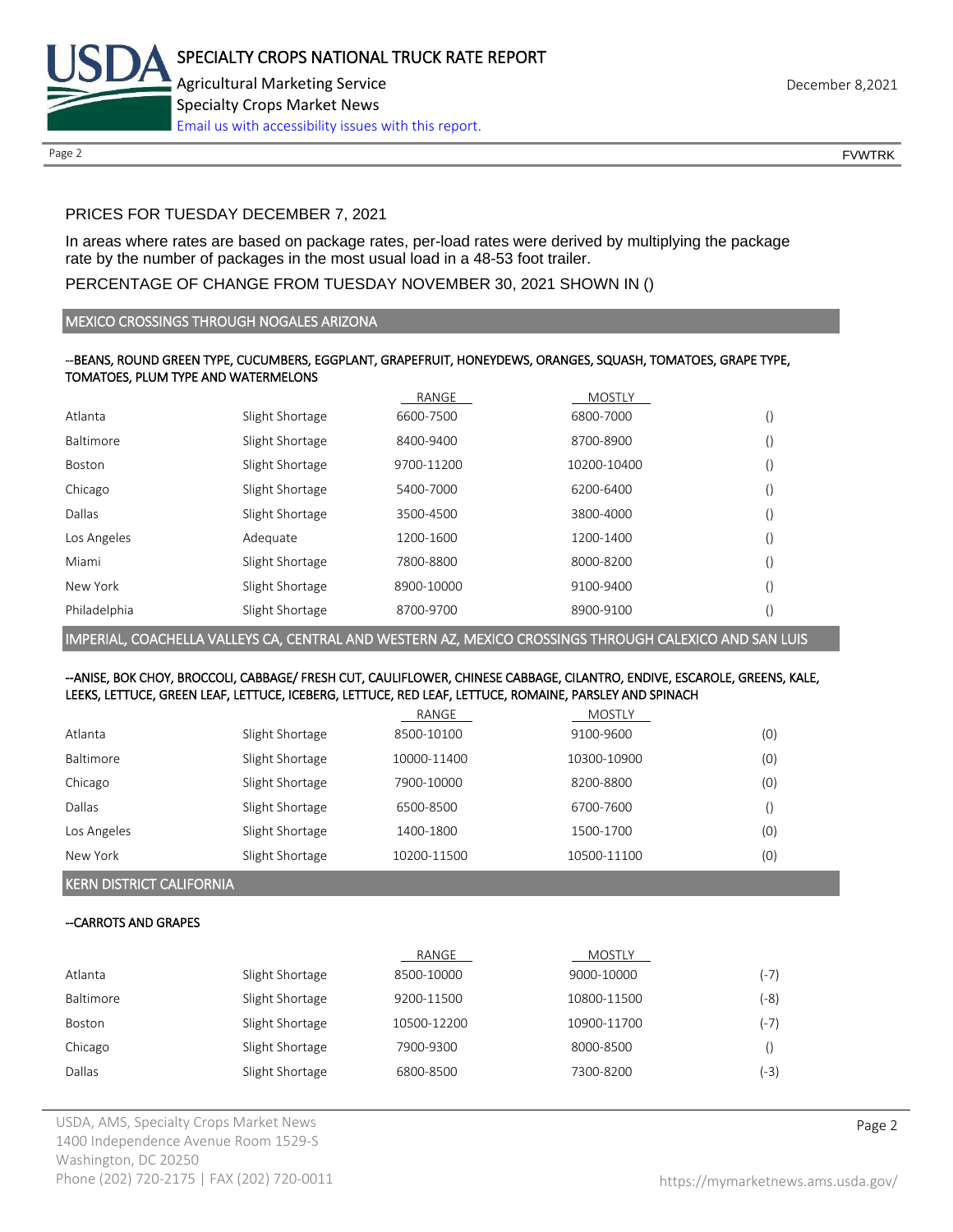

Specialty Crops Market News

[Email us with accessibility issues with this report.](mailto:mars@ams.usda.gov?subject=508%20Inquiry/Report)

### OXNARD DISTRICT CALIFORNIA

# FIRST REPORT --ARTICHOKES, CABBAGE/ FRESH CUT, CELERY, CILANTRO, GREENS, KALE, LETTUCE, ROMAINE AND PARSLEY RANGE MOSTLY Atlanta Slight Shortage 8500-10000 8500-9500 () Baltimore Slight Shortage 8800-11400 9800-10700 () Chicago Slight Shortage 7200-8200 7500-8200 () Dallas Slight Shortage 5500-7200 6000-7000 () Los Angeles Slight Shortage 1300-1600 () Philadelphia Slight Shortage 9800-11800 10000-10900 () SAN JOAQUIN VALLEY CALIFORNIA --GRAPES RANGE MOSTLY Atlanta Slight Shortage 8700-9800 8800-9200 () Baltimore 5light Shortage 10400-11400 10400-11000 () Chicago Slight Shortage 8100-9400 8400-9000 () Dallas Slight Shortage 7600-8600 7800-8300 () SANTA MARIA CALIFORNIA --BROCCOLI, CAULIFLOWER, CELERY, LETTUCE, ICEBERG AND LETTUCE, ROMAINE RANGE MOSTLY Baltimore 5light Shortage 10800-12000 11300-11600 () Boston Slight Shortage 11000-12900 12200-12800 () Chicago Slight Shortage 7500-9100 7800-8300 () Dallas Slight Shortage 6500-8500 7000-7600 () New York Slight Shortage 10500-12400 11400-12100 () Philadelphia Slight Shortage 10500-12100 11300-11900 () SOUTH DISTRICT CALIFORNIA --AVOCADOS, LEMONS AND ORANGES RANGE MOSTLY Atlanta Slight Shortage 8800-10000 9000-9600 (-2) Baltimore 5light Shortage 10100-11500 10300-11000 10300-11000 (0) Boston Slight Shortage 10700-11900 11000-11700 (-2) Chicago Slight Shortage 8200-9300 8400-8900 (-1) Dallas Slight Shortage 7600-8800 7900-8400 (-2) Miami Slight Shortage 10500-11700 10800-11500 (-2) New York Slight Shortage 10400-11700 10800-11300 (-1) Page 3 FOUNTRK And the set of the set of the set of the set of the set of the set of the set of the set of the set of the set of the set of the set of the set of the set of the set of the set of the set of the set of the s

USDA, AMS, Specialty Crops Market News **Page 3** 1400 Independence Avenue Room 1529-S Washington, DC 20250 Phone (202) 720-2175 | FAX (202) 720-0011 <https://mymarketnews.ams.usda.gov/>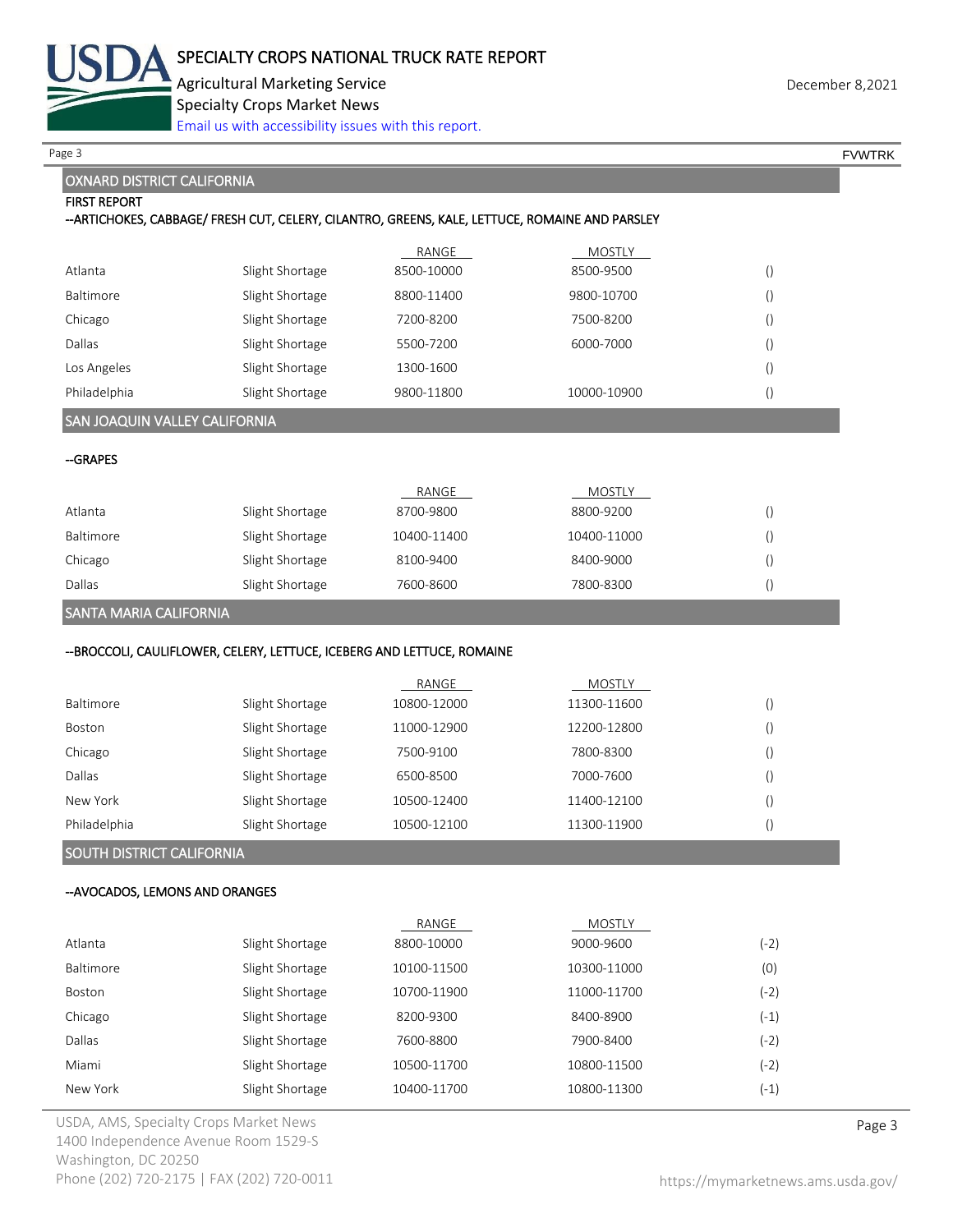

## SPECIALTY CROPS NATIONAL TRUCK RATE REPORT

Agricultural Marketing Service **December 8,2021 December 8,2021** 

Specialty Crops Market News

[Email us with accessibility issues with this report.](mailto:mars@ams.usda.gov?subject=508%20Inquiry/Report)

| Page 4                           |                 |             |               | <b>FVWTRK</b> |
|----------------------------------|-----------------|-------------|---------------|---------------|
| Philadelphia                     | Slight Shortage | 10200-11500 | 10500-11100   | $(-1)$        |
| Seattle                          | Slight Shortage | 5800-7000   | 6000-6600     | (0)           |
| <b>SAN LUIS VALLEY COLORADO</b>  |                 |             |               |               |
| -- POTATOES                      |                 |             |               |               |
|                                  |                 | RANGE       | <b>MOSTLY</b> |               |
| Atlanta                          | Shortage        | 3600-3825   |               | (0)           |
| Baltimore                        | Shortage        | 5625-6075   |               | (0)           |
| Boston                           | Shortage        | 5850-5975   |               | (0)           |
| Dallas                           | Shortage        | 2250-2475   |               | (0)           |
| New York                         | Shortage        | 5850-6300   |               | (0)           |
| Philadelphia                     | Shortage        | 5850-6300   |               | (0)           |
| <b>CENTRAL AND SOUTH FLORIDA</b> |                 |             |               |               |

## --BEANS, CORN, SWEET, CUCUMBERS, EGGPLANT, ENDIVE, ESCAROLE, OKRA, PEPPERS, BELL TYPE, PEPPERS, OTHER, RADISHES, SQUASH, YELLOW STRAIGHTNECK, SQUASH, ZUCCHINI, STRAWBERRIES, TOMATOES, CHERRY, TOMATOES, GRAPE TYPE AND TOMATOES, PLUM TYPE

|              |          | RANGE     | <b>MOSTLY</b> |         |
|--------------|----------|-----------|---------------|---------|
| Atlanta      | Adequate | 1300-1600 | 1400-1500     | (0)     |
| Baltimore    | Adequate | 2500-3200 | 2500-2700     | (-4)    |
| Boston       | Adequate | 3300-3700 | 3500          | $(-17)$ |
| Chicago      | Adequate | 2100-2300 | 2200          | $(-12)$ |
| New York     | Adequate | 3000-3600 | 3000-3200     | $(-10)$ |
| Philadelphia | Adequate | 2600-3400 | 2600-3000     | $(-10)$ |

## IDAHO AND MALHEUR COUNTY OREGON

## --ONIONS, DRY

|                                                |                 | RANGE      | <b>MOSTLY</b> |     |
|------------------------------------------------|-----------------|------------|---------------|-----|
| Atlanta                                        | Slight Shortage | 7013-7650  |               | (0) |
| Baltimore                                      | Slight Shortage | 8075-8500  |               | (0) |
| Boston                                         | Shortage        | 8925-10200 |               | (0) |
| Chicago                                        | Shortage        | 5100-5950  |               | (0) |
| Dallas                                         | Slight Shortage | 5100-5950  |               | (0) |
| Los Angeles                                    | Slight Shortage | 2338-3000  |               | (0) |
| Miami                                          | Shortage        | 8730-10200 |               | (0) |
| New York                                       | Slight Shortage | 8713-9775  |               | (0) |
| Philadelphia                                   | Shortage        | 8075-8925  |               | (0) |
| UPPER VALLEY, TWIN FALLS-BURLEY DISTRICT IDAHO |                 |            |               |     |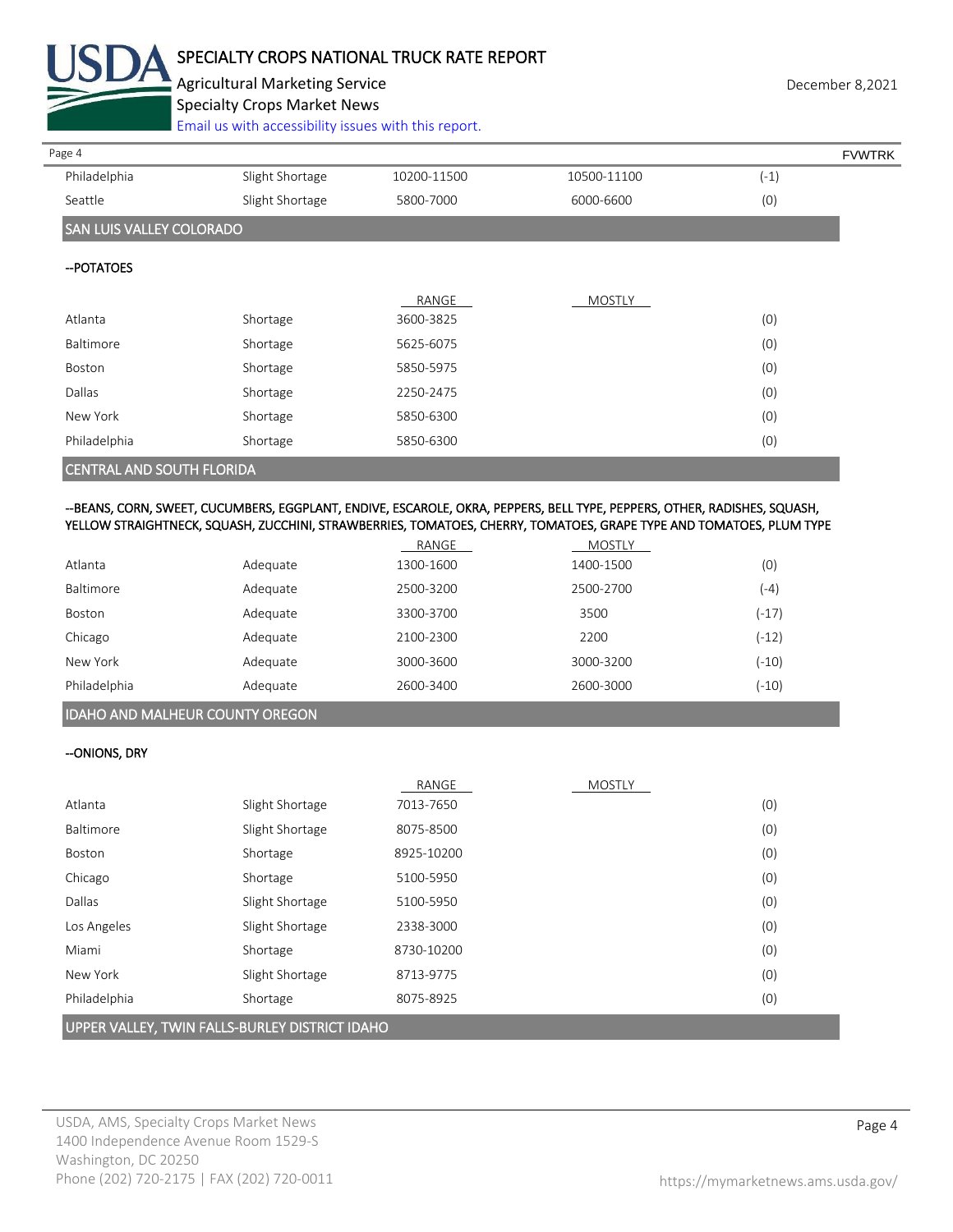

Agricultural Marketing Service **December 8,2021 December 8,2021** Specialty Crops Market News

[Email us with accessibility issues with this report.](mailto:mars@ams.usda.gov?subject=508%20Inquiry/Report)

Page 5 FOUNTRK And the set of the set of the set of the set of the set of the set of the set of the set of the set of the set of the set of the set of the set of the set of the set of the set of the set of the set of the s

| -- POTATOES                               |                 |           |               |                  |
|-------------------------------------------|-----------------|-----------|---------------|------------------|
|                                           |                 | RANGE     | <b>MOSTLY</b> |                  |
| Atlanta                                   | Shortage        | 6800-7600 |               | (0)              |
| Baltimore                                 | Shortage        | 8000-9000 |               | (0)              |
| Boston                                    | Shortage        | 8500-9500 |               | (0)              |
| Chicago                                   | Shortage        | 4500-5500 | 5000          | (0)              |
| Dallas                                    | Shortage        | 4500-5200 |               | (0)              |
| Los Angeles                               | Shortage        | 2500-3500 |               | (0)              |
| Miami                                     | Shortage        | 9000-9500 |               | (0)              |
| New York                                  | Shortage        | 8700-9500 |               | (0)              |
| Philadelphia                              | Shortage        | 8500-9000 |               | (0)              |
| <b>LOUISIANA</b>                          |                 |           |               |                  |
| -- SWEET POTATOES                         |                 |           |               |                  |
|                                           |                 | RANGE     | <b>MOSTLY</b> |                  |
| Boston                                    | Adequate        | 5400-5800 | 5400-5600     | $\left( \right)$ |
| New York                                  | Adequate        | 5000-5200 |               | $\left( \right)$ |
| <b>MICHIGAN</b>                           |                 |           |               |                  |
| -- APPLES AND POTATOES                    |                 |           |               |                  |
|                                           |                 | RANGE     | <b>MOSTLY</b> |                  |
| Atlanta                                   | Slight Shortage | 3400-3600 |               | (0)              |
| Baltimore                                 | Slight Shortage | 3100-3300 |               | (0)              |
| Chicago                                   | Slight Shortage | 1000-1200 |               | (0)              |
| Dallas                                    | Slight Shortage | 3300-3500 |               | (0)              |
| New York                                  | Slight Shortage | 3700-4000 | 3800-4000     | (0)              |
| Philadelphia                              | Slight Shortage | 3400-3600 |               | (0)              |
| MINNESOTA-NORTH DAKOTA (RED RIVER VALLEY) |                 |           |               |                  |
| -- POTATOES                               |                 |           |               |                  |
|                                           |                 | RANGE     | <b>MOSTLY</b> |                  |
| Boston                                    | Shortage        | 7095-8493 |               | (0)              |
| Chicago                                   | Slight Shortage | 3010-3440 |               | $(+7)$           |
| Dallas                                    | Slight Shortage | 4300-6020 |               | $(-4)$           |
| Miami                                     | Slight Shortage | 7310-8600 |               | (0)              |
| <b>MISSISSIPPI</b>                        |                 |           |               |                  |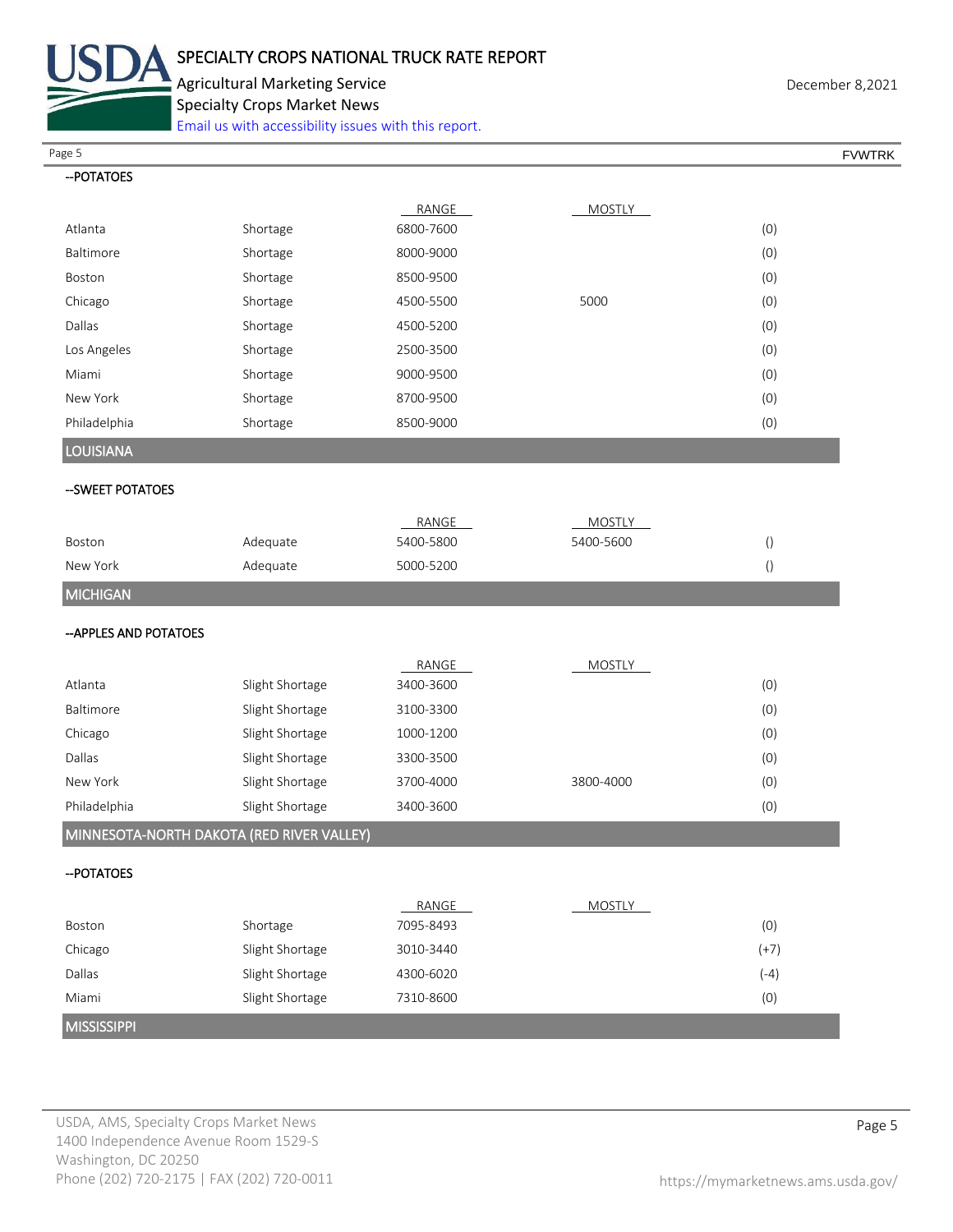

Agricultural Marketing Service **December 8,2021 December 8,2021** Specialty Crops Market News

[Email us with accessibility issues with this report.](mailto:mars@ams.usda.gov?subject=508%20Inquiry/Report)

Page 6 FVWTRK

## --SWEET POTATOES

|                               |                 | RANGE     | <b>MOSTLY</b> |     |  |  |
|-------------------------------|-----------------|-----------|---------------|-----|--|--|
| Chicago                       | Slight Shortage | 1800-2600 | 2000-2400     | (0) |  |  |
| <b>NEW YORK</b>               |                 |           |               |     |  |  |
| --APPLES                      |                 |           |               |     |  |  |
|                               |                 | RANGE     | <b>MOSTLY</b> |     |  |  |
| Atlanta                       | Adequate        | 3500-4000 |               | (0) |  |  |
| Baltimore                     | Adequate        | 1800-2000 |               | (0) |  |  |
| Boston                        | Adequate        | 2200-3000 | 2500-2800     | (0) |  |  |
| Miami                         | Adequate        | 4000-7000 | 5500-6000     | (0) |  |  |
| New York                      | Adequate        | 1800-3500 | 2100-2800     | (0) |  |  |
| Philadelphia                  | Adequate        | 1700-2800 | 2000-2500     | (0) |  |  |
| <b>EASTERN NORTH CAROLINA</b> |                 |           |               |     |  |  |

## --SWEET POTATOES

|              |                 | RANGE     | <b>MOSTLY</b> |     |
|--------------|-----------------|-----------|---------------|-----|
| Atlanta      | Slight Shortage | 2500-2500 |               | (0) |
| Baltimore    | Slight Shortage | 2000-2500 |               | (0) |
| Boston       | Slight Shortage | 3000-4000 |               | (0) |
| Chicago      | Slight Shortage | 3500-3500 |               | (0) |
| Miami        | Slight Shortage | 3000-3000 |               | (0) |
| New York     | Slight Shortage | 2500-3000 |               | (0) |
| Philadelphia | Slight Shortage | 2200-2400 |               | (0) |

## MEXICO CROSSINGS THROUGH SOUTH TEXAS

#### --BROCCOLI, CARROTS, CHAYOTE, CILANTRO, CUCUMBERS, GRAPEFRUIT, LIMES, MANGOES, ORANGES, PAPAYA, PEPPERS, ANAHEIM, PEPPERS, BELL TYPE, PEPPERS, HABANERO, PEPPERS, JALAPENO, PEPPERS, POBLANO, PEPPERS, SERRANO, PINEAPPLES, TOMATILLOS, TOMATOES, TOMATOES, GRAPE TYPE, TOMATOES, PLUM TYPE AND WATERMELONS

|                  |          | RANGE     | <b>MOSTLY</b> |         |
|------------------|----------|-----------|---------------|---------|
| Atlanta          | Adequate | 4000-4500 | 4200-4300     | (-2)    |
| <b>Baltimore</b> | Adequate | 6000-6800 | 6300-6400     | (+2)    |
| Boston           | Adequate | 6300-7800 | 7200-7400     | $(-1)$  |
| Chicago          | Adequate | 4000-4600 | 4200-4400     | $(-11)$ |
| Dallas           | Adequate | 1600-2000 | 1700-1800     | $(-10)$ |
| Los Angeles      | Adequate | 3000-3600 | 3200-3400     | (0)     |
| Miami            | Adequate | 4200-5400 | 4700-4800     | (-5)    |
| New York         | Adequate | 6800-7500 | 7300-7400     | $(+1)$  |
| Philadelphia     | Adequate | 6500-7300 | 6800-6900     | $(+5)$  |
| Seattle          | Adequate | 6000-7000 | 6600-6700     | (-8)    |
|                  |          |           |               |         |

USDA, AMS, Specialty Crops Market News **Page 6** 1400 Independence Avenue Room 1529-S Washington, DC 20250 Phone (202) 720-2175 | FAX (202) 720-0011 <https://mymarketnews.ams.usda.gov/>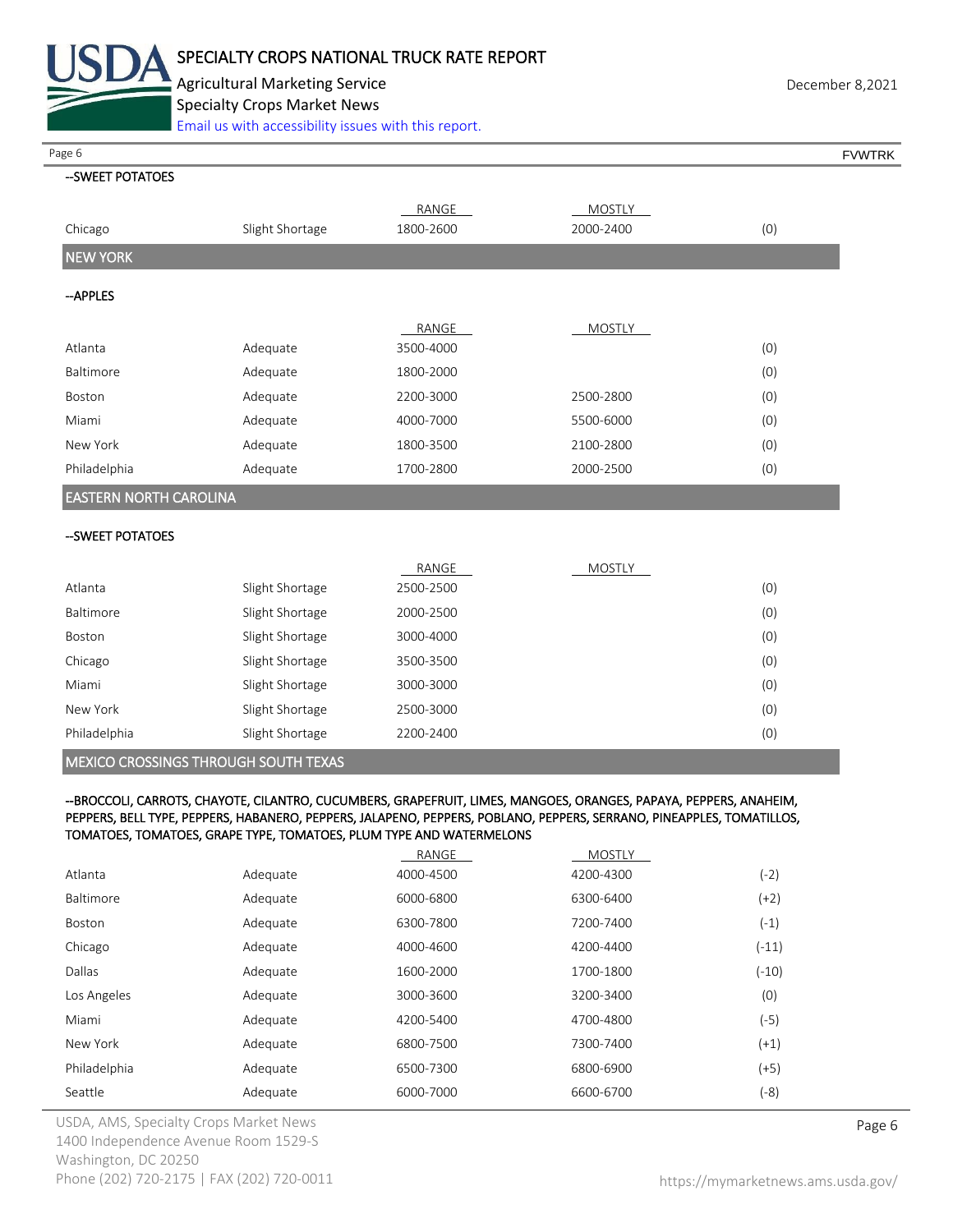

Agricultural Marketing Service **December 8,2021 December 8,2021** Specialty Crops Market News [Email us with accessibility issues with this report.](mailto:mars@ams.usda.gov?subject=508%20Inquiry/Report)

## COLUMBIA BASIN WASHINGTON

| Page 7 | <b>FVWTRK</b> |
|--------|---------------|
|--------|---------------|

## --ONIONS, DRY AND POTATOES

|                                                                                                                                                                                                                                                                                                                                                                                                                                                                                                                                        |          | RANGE       | MOSTLY |     |  |  |
|----------------------------------------------------------------------------------------------------------------------------------------------------------------------------------------------------------------------------------------------------------------------------------------------------------------------------------------------------------------------------------------------------------------------------------------------------------------------------------------------------------------------------------------|----------|-------------|--------|-----|--|--|
| Atlanta                                                                                                                                                                                                                                                                                                                                                                                                                                                                                                                                | Shortage | 8738-9800   |        | (0) |  |  |
| Dallas                                                                                                                                                                                                                                                                                                                                                                                                                                                                                                                                 | Shortage | 8100-8200   |        | (0) |  |  |
| Los Angeles                                                                                                                                                                                                                                                                                                                                                                                                                                                                                                                            | Shortage | 3400-4000   |        | (0) |  |  |
| Miami                                                                                                                                                                                                                                                                                                                                                                                                                                                                                                                                  | Shortage | 10700-11000 |        | (0) |  |  |
| New York                                                                                                                                                                                                                                                                                                                                                                                                                                                                                                                               | Shortage | 10400-11500 |        | (0) |  |  |
| $\mathcal{N} = \{ \mathcal{N} \mid \mathcal{N} \in \mathcal{N} \text{ and } \mathcal{N} \text{ is a non-adjoint of } \mathcal{N} \text{ is a non-adjoint of } \mathcal{N} \text{ is a non-adjoint of } \mathcal{N} \text{ is a non-adjoint of } \mathcal{N} \text{ is a non-adjoint of } \mathcal{N} \text{ is a non-adjoint of } \mathcal{N} \text{ is a non-adjoint of } \mathcal{N} \text{ is a non-adjoint of } \mathcal{N} \text{ is a non-adjoint of } \mathcal{N} \text{ is a non-adjoint of } \mathcal{N} \text{ is a non-adj$ |          |             |        |     |  |  |

YAKIMA VALLEY AND WENATCHEE DISTRICT WASHINGTON

## --APPLES AND PEARS

|              |          | RANGE       | <b>MOSTLY</b> |        |
|--------------|----------|-------------|---------------|--------|
| Atlanta      | Shortage | 9500-11500  | 9800-11000    | (+2)   |
| Baltimore    | Shortage | 10500-12100 | 10600-11200   | (+2)   |
| Boston       | Shortage | 10800-12500 | 11500-12500   | $(+2)$ |
| Chicago      | Shortage | 8000-9500   | 8200-9000     | (0)    |
| Dallas       | Shortage | 8000-9000   | 8300-9000     | $(+2)$ |
| Los Angeles  | Shortage | 3600-4300   | 3800-4000     | (+3)   |
| Miami        | Shortage | 10800-13000 | 11500-12500   | $(+2)$ |
| New York     | Shortage | 10500-12800 | 11000-11800   | (0)    |
| Philadelphia | Shortage | 10300-11800 | 10800-11500   | (+4)   |

## CENTRAL WISCONSIN

### --ONIONS, DRY AND POTATOES

|              |          | RANGE     | <b>MOSTLY</b> |     |
|--------------|----------|-----------|---------------|-----|
| Atlanta      | Adequate | 4250-5100 | 5100-5100     | (0) |
| Baltimore    | Adequate | 4250-5525 | 5100-5525     | (0) |
| Boston       | Adequate | 5100-5950 | 5525-5950     | (0) |
| Chicago      | Adequate | 1275-1700 |               | (0) |
| Miami        | Adequate | 5950-6800 | 6000-6000     | (0) |
| New York     | Adequate | 5100-5950 | 5525-5950     | (0) |
| Philadelphia | Adequate | 4250-5525 | 5100-5525     | (0) |